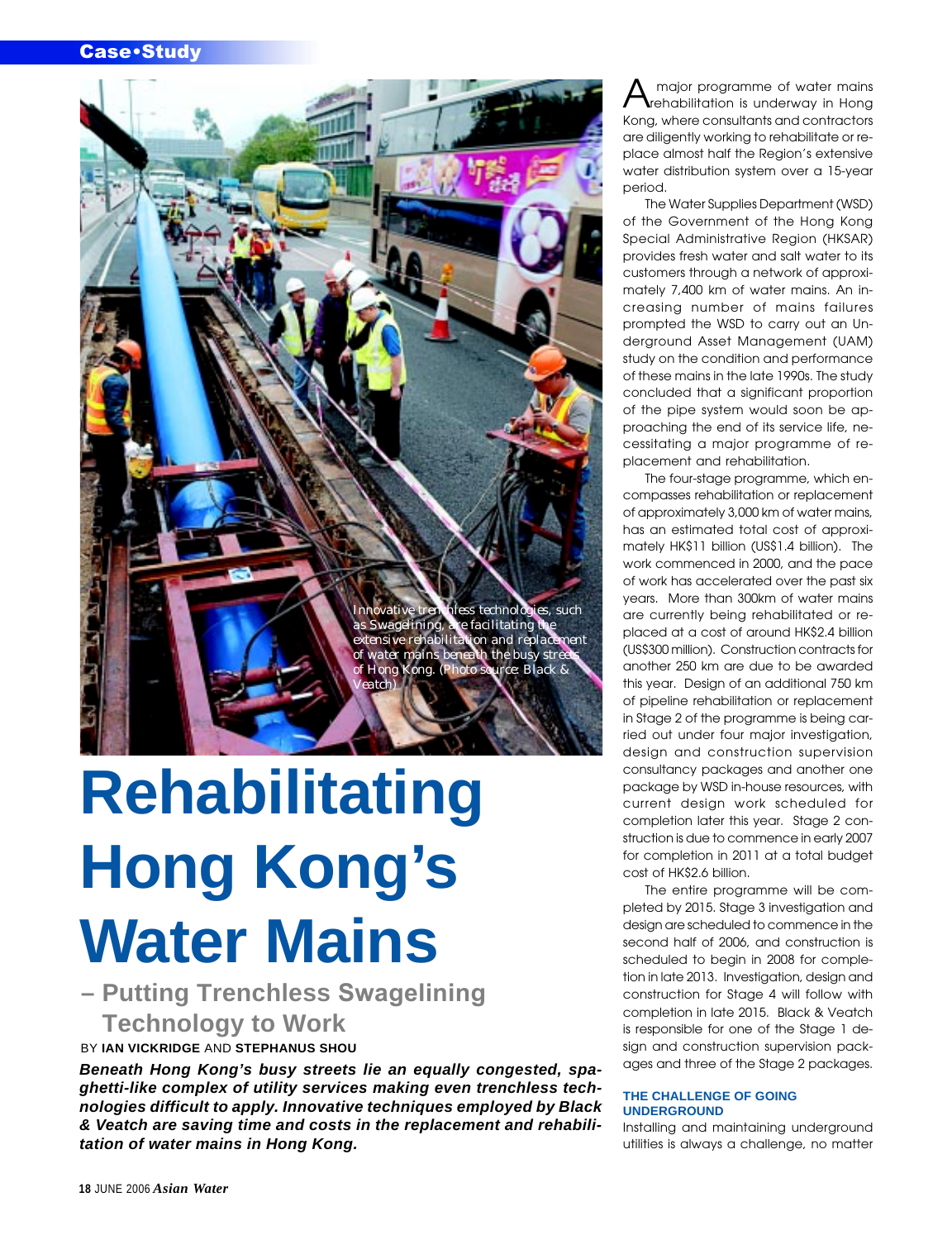where it occurs. Every location and environment imposes specific constraints and difficulties, but Hong Kong is a particularly difficult environment in which to work underground.

The combination of the hilly natural terrain and the high-rise built environment make Hong Kong unique. The total area is 1100 square kilometres, but only less than 20% of the land area is developed, and much of this is actually reclaimed from the sea. With nearly seven million people living in such a small area, there is severe congestion both above and below ground. The rapid economic growth of the last two decades has compounded the problem as old districts have been torn down and dramatically redeveloped with huge high-rise office and apartment blocks. Because land is at a premium and already congested, it is extremely difficult to expand the road and pavement capacity to cope with either the above or below ground needs.

Beneath the city's busy streets, road openings invariably reveal an equally congested, spaghetti-like complex of utility services. It is common to find utility lines running alongside each other with little or no clearance between them. Utilities

vie for what little space remains and face intense competition to upgrade and expand underground services. Good communication and continuing liaison with other utilities and their contractors and consultants is essential to avoid project interface problems and prevent public nuisance. Lack of sufficient underground space also means there is a significant risk of damaging nearby utilities when installing or rehabilitating services.

The WSD, which is committed to minimising disruption to the public, encourages use of trenchless techniques where feasible. But although trenchless methods can reduce disruption, there are several constraints to their use in Hong Kong. The previously mentioned underground utility congestion is one such constraint. It is often difficult to find suitable locations for excavating the launch and reception pits necessary for trenchless operations.

Naturally occurring constraints also make it difficult to use trenchless techniques in Hong Kong, where ground conditions are notoriously unpredictable. High water tables, rapidly varying ground conditions, and natural obstructions such as large boulders can cause major problems for the application of pipe ramming, pipe jacking, and directional drilling. In addition, much of the urban area of Hong Kong is built on reclaimed or made up land, which can present a wide range of potential difficulties for trenchless construction. Underground obstacles such as old sheet piles and buried sea walls have caused more than one machine to become stuck or damaged underground.

Because street work has such a significant impact on traffic flow, Hong Kong requires all contractors to obtain excavation permits prior to any street excavation. For heavily trafficked roads and major strategic highways, it may take as long as six months or more to obtain necessary excavation permits. Many of these permits impose restrictions on daytime working, so all work has to be carried out at night or, in some cases, during weekends. In addition, contractors must develop temporary traffic management schemes and then participate in what can be a lengthy approval process. Although trenchless techniques can substantially reduce the need for traffic lane closure, encroachment on traffic lanes for construction of launching and receiving pits is often inevitable. So although

# Asian Water is sourcing for technical articles on:

- ✔ **Pipe Maintenance**
- ✔ **Corrosion Control**
- ✔ **Trenchless Technology**
- ✔ **Membrane Technology**
- ✔ **Disinfection**
- ✔ **Sewage and effluent treatment systems**
- ✔ **Aeration**
- ✔ **Biological Treatment Systems**
- ✔ **Storage Systems**
- ✔ **Water treatment chemicals** ✔ **Desalination**

The articles can be 1500-1800 words long and accompanied by 3-4 photos in high resolution JPEG files. Please send your articles to the Editor of Asian Water at **vikass@singnet.com.sg**.